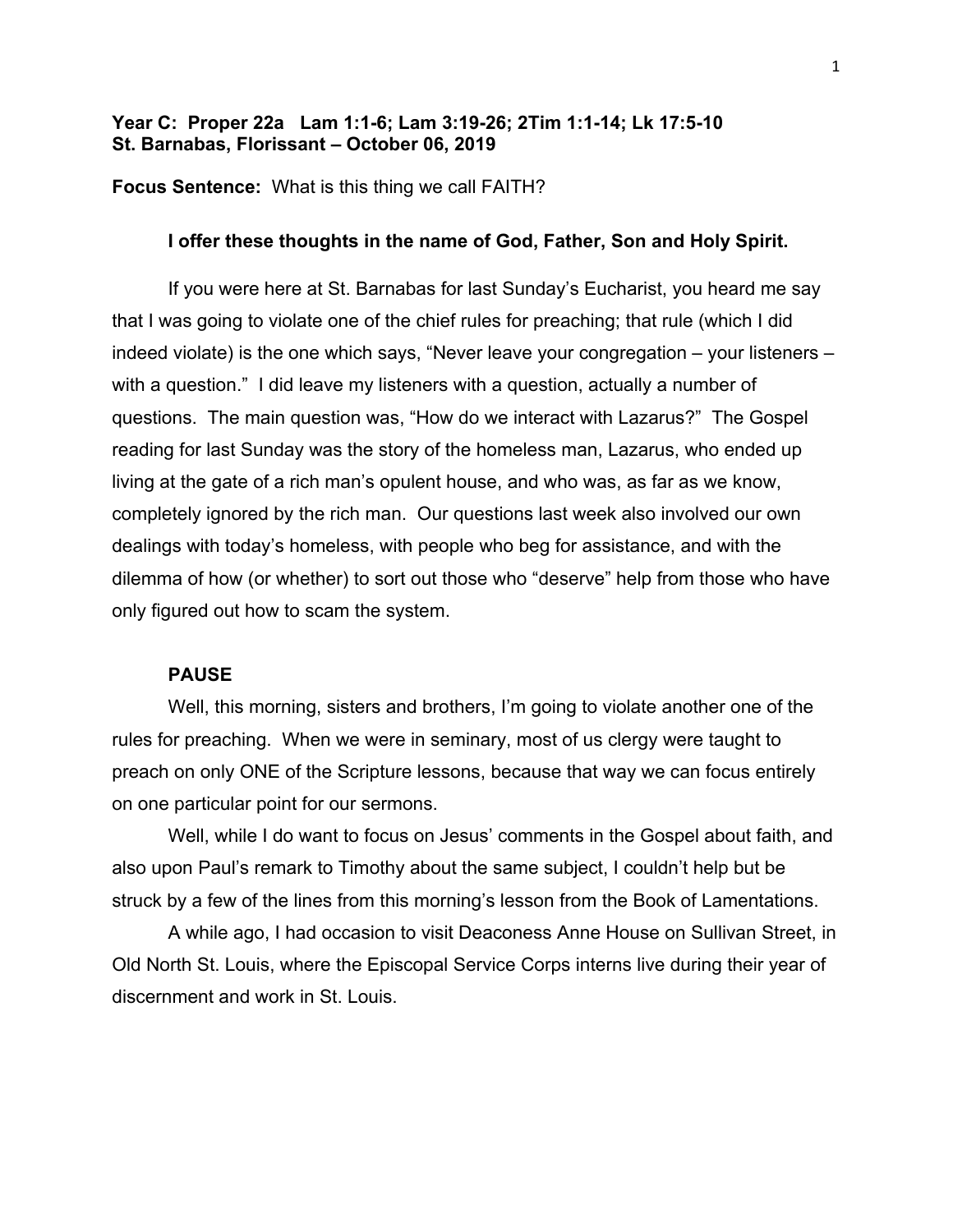It so happened that my trip to Deaconess Anne House took me through a large chunk of north St. Louis, the part which is south and east of us here at St. Barnabas. If you haven't traveled down that way in a while, you might be surprised at the desolation you will encounter. Entire square blocks in that part of the city are simply empty, and the houses are completely gone, except for small piles of rubble here and there.

How struck I was then to read the opening lines from Lamentations, a book of five poems on the destruction of Jerusalem in 586 BCE. "How lonely sits the city that once was full of people!" How lonely also is this large portion of north St. Louis, an area that was also once full of people. How sad that so many homes and businesses which were once vibrant, and which housed and employed so many people, are simply gone. And, whatever you think about Paul McKee's on-again, off-again plans to revitalize this area, the current state of it is, in the further words of Lamentations, "wormwood and gall."

But that same responsive portion of Lamentations contains some words of hope, which I pray will also apply to the north St. Louis area southeast of us, and to the people who still live there. "...this I call to mind, and therefore I have hope; the steadfast love of the LORD never ceases, his mercies never come to an end; they are new every morning; [and] GREAT IS YOUR FAITHFULNESS." Yes, I hope that, somehow and sometime, rebirth and regeneration will come to north St. Louis, and to its residents. "The LORD is good to those who wait for him, to the soul that seeks him." And so we **will** wait for the Lord's good time, and we **will** trust in the Lord's steadfast love that never ceases.

### **PAUSE**

That word TRUST brings me to the other part of my sermon, which also asks a question, although this time, it's a question I hope to answer. The question is, "What is this thing we call 'faith'?"

I believe there are some common misconceptions about what faith really is, and maybe this morning's Gospel reading even gives life to some of those misconceptions. We hear the apostles asking Jesus to "Increase our faith." This request comes right after Jesus has told them that they must forgive each other without limit (seven times a day). So I'm not surprised that they ask for additional strength to accomplish this.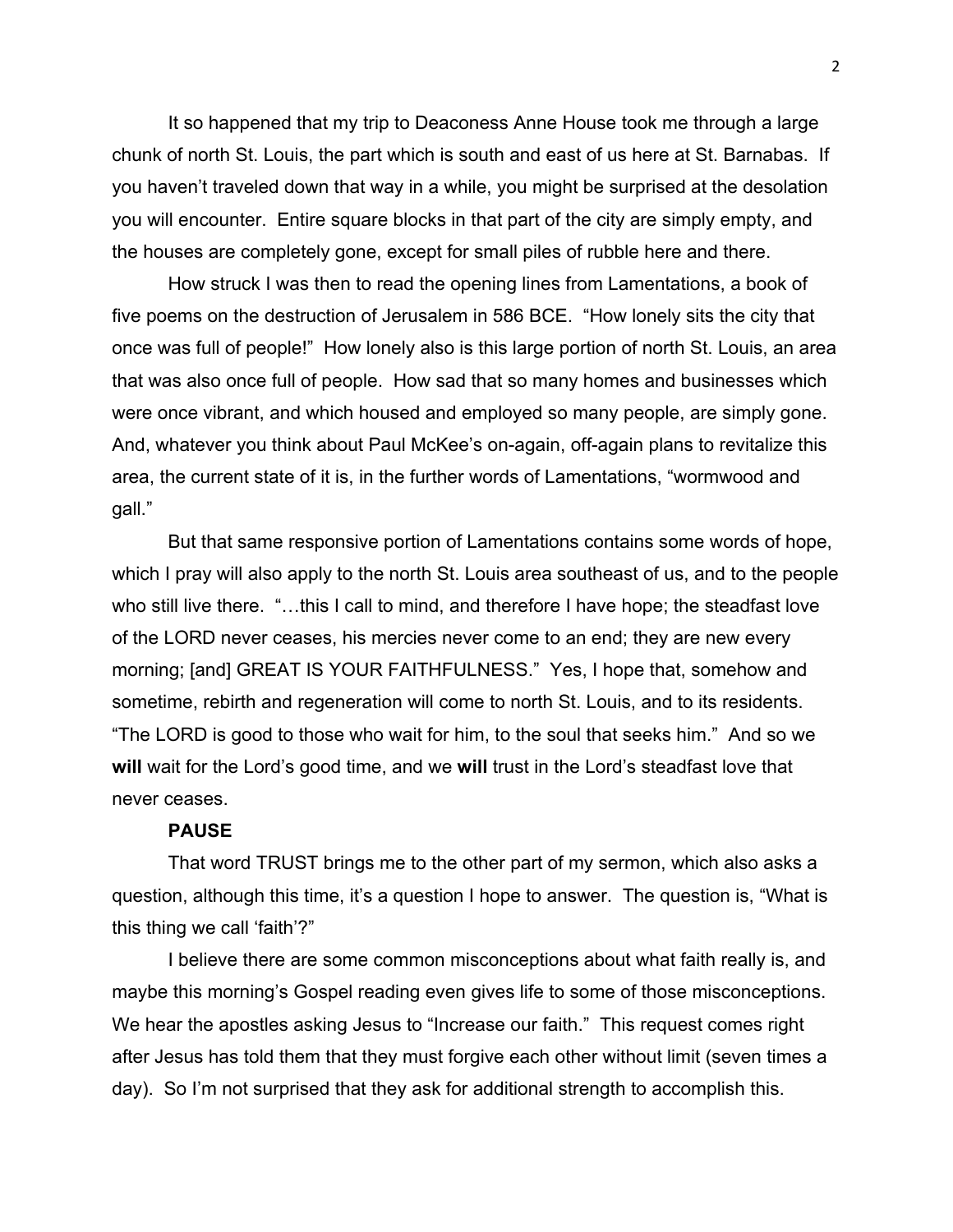But Jesus' response, I think, might be a tiny bit misleading if we're not careful in how we hear that response. Jesus says, if you recall, "If you had faith the size of a mustard seed, you could say to this mulberry tree, 'Be uprooted and planted in the sea,' and it would obey you." The misleading part here, I think, is that some people see faith as a sort of magic power. "If I only have enough faith, I can be cured of my illness………or I can get this person to marry me……….or I can become rich." These people see faith as a weapon that gives them power to use in this world; "If only we believe!" I don't think this is what Jesus is trying to tell us here. I think that the mulberry tree, a relatively large tree with an extensive root system, jumping up and planting itself in the sea, is telling us that our faith, our trust in Jesus and the God who sent Jesus, will allow amazing things (beyond our conception) to happen. Genuine faith, in other words, can bring about truly unexpected things. But NOT magic tricks to amaze our friends!

### **PAUSE**

I think another misconception about faith is fostered by what the priest actually says right after the sermon: "Let us now stand and affirm our *faith* in the words of the Nicene Creed." Many of us think that faith, in this context, simply means the assenting to some set of truths. "We believe in one God……." Or, to put it another way, we think that the set of doctrines and dogmas we "believe in" is the "faith". But how DRY is that!?!

No, I'm here to say that faith is really something that's all about relationship……….relationship to God, to Jesus Christ. Do I trust in God's word? Do I believe, do I trust that Jesus, as he promised just before he left this earth, "will be with us until the end of the age"? THAT's the kind of faith that will keep me going through all kinds of problems and difficulties. THAT's the kind of faith that means I HANG IN THERE, no matter how bleak things may look.